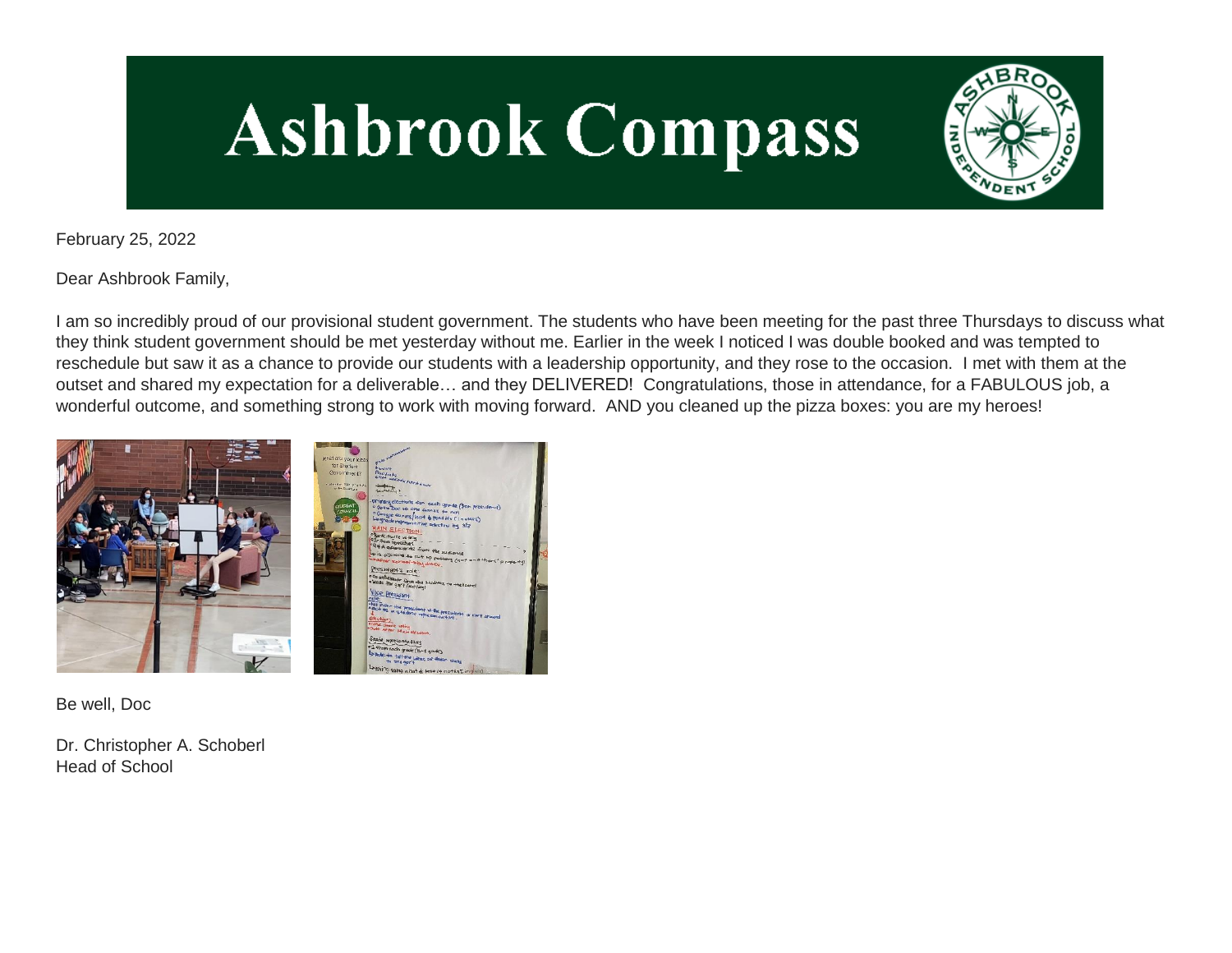P.S. Lower School won the Tutus Challenge on Tuesday, 2/22/22, so they will be awarded a dress code free day, TBD. Here, kindergartner Hazel is rocking her tutu and going twinsies with Doc and Gorby.



## **Next Week:**

Feb. 28 -- Free Dress Day for LS students (Coin challenge reward gift from the MS students) **March 1-4** -- Free Dress Days for MS students (Coin challenge reward) **March 1** -- Pizza for MS students in the Commons at 2:45 pm (Coin challenge reward) **March 2 -- PTO meeting via Zoom at 9 am March 4 --** PTO Fun Night (see details below for LS and MS-specific times)

#### **Upcoming Dates:**

**March 10 --** MS Concert at 6 pm **March 11 --** No School; End of Term **March 16** -- Founders Day **March 17** -- Half-day of school; dismiss at 12 noon **March 17 & 18** -- Parent Teacher Conferences **March 21-25** -- Spring Break

# **[School Year Event Calendar](http://link.mystudentsprogress.com/ls/click?upn=n7jYKe39nC4PrVAw2BzaOolgU5XUleaJ61qfvNJxTW3uoi8RFzNYUfSc1qXdqajA34djZWrxIBJBxzp2whbybvqIYp3dDOkCDgKesziBdCm1u7J5UB6bwQicng-2BhFj8jm5vDG0tBEB0sO-2FO3RXilW8Csk5oOSfGUUXvh5WSdqhvDojIY5znyF-2BOYIJP1WK6B-8Gt_1PndbFfBoQGSZbxwXHHEexw3B2F0fG-2BUmuXm6a-2BX-2Bzt37bmPwv4aifu-2BYhx0Q5HgHAtNYMBf7TZOcuiLHgTYXPUeyiJVKKyLEwy59o3A-2BTMeIueLEhEc7oNv7qZaUbENgGHUT7jclJlyjPZkOiQfcG536iO9vh7OnGJ1ly9WGsYdcJNaqQPs8h-2FfwPOwG-2Bax4tiz9RSc7X0PdvKBnOUIA76teJY-2Fv1zcRhHSV4FzY5R-2FqK0YZ7ZiKGtBQj3t6U7N7z8HNOuVbMfxJGdbCSsoCopHJLza9WVkRT6nj7Fdbx6shW2AjnJtXzF5I6E-2F5monh9fR11WpSNoP8ny2r3TrVpXhZpmPs-2F6QACiYX1qqwVEGOlPrqQDNr5-2BQP-2FrzzqAGCkKa2pBzkiyI3vwsOJnMDY6T7n3FiQShdrFzjrKz6xlO8IXeg1yEcMJWDdKk27qg)**

**[Family Volunteer Opportunities](http://link.mystudentsprogress.com/ls/click?upn=VpBe6Z9t6RkEC4qAoQCerkRqVNRJCi4SE2bZPjoSvlxSlLFpfnUYhuutAutUGnBh84nj-2BJvhJlx1K1dJMDDqBY1qLZ1O0nCcHebienBZj-2BKxsXBin-2FugM50Q-2FqN8cLG3Urd1ZQzGcMWtkFleXRzacA-3D-3DSYYp_1PndbFfBoQGSZbxwXHHEexw3B2F0fG-2BUmuXm6a-2BX-2Bzt37bmPwv4aifu-2BYhx0Q5HgHAtNYMBf7TZOcuiLHgTYXH6-2BVS0lGk4JAPoBse5dgoMoKojJ8bfuaoABusZQX5N9wiIoG6pFNn2Sa5CPTeqRqFtbe2nrvnWelBe-2FvnMu9Fk09Xt7PlVQTyFXH-2BeE-2F6fEoD7EJC40pRV7X47DA-2BQX0PAm-2FjngsqEqw77UfbX9Qbm2DoZhyxRkUmfADRCDml-2FC-2Fw9DFdSvpnpYWMgemhTgDhDkibFiqXe8iYQDW3TqZcAOkd-2FpsLBy9rtttTP35pBHY2sM0KcMRBHI51g3HlVvZm-2BhzIVHmE550DFe3JquVkPKxnazOLBZs97pCSeIGtQHUuFhaDloPBo68gOq1v25yUB16BQuKKnArD2wmB4kcludb9vp9F39fihf3-2F65uQOa) -- 10 opportunities available!**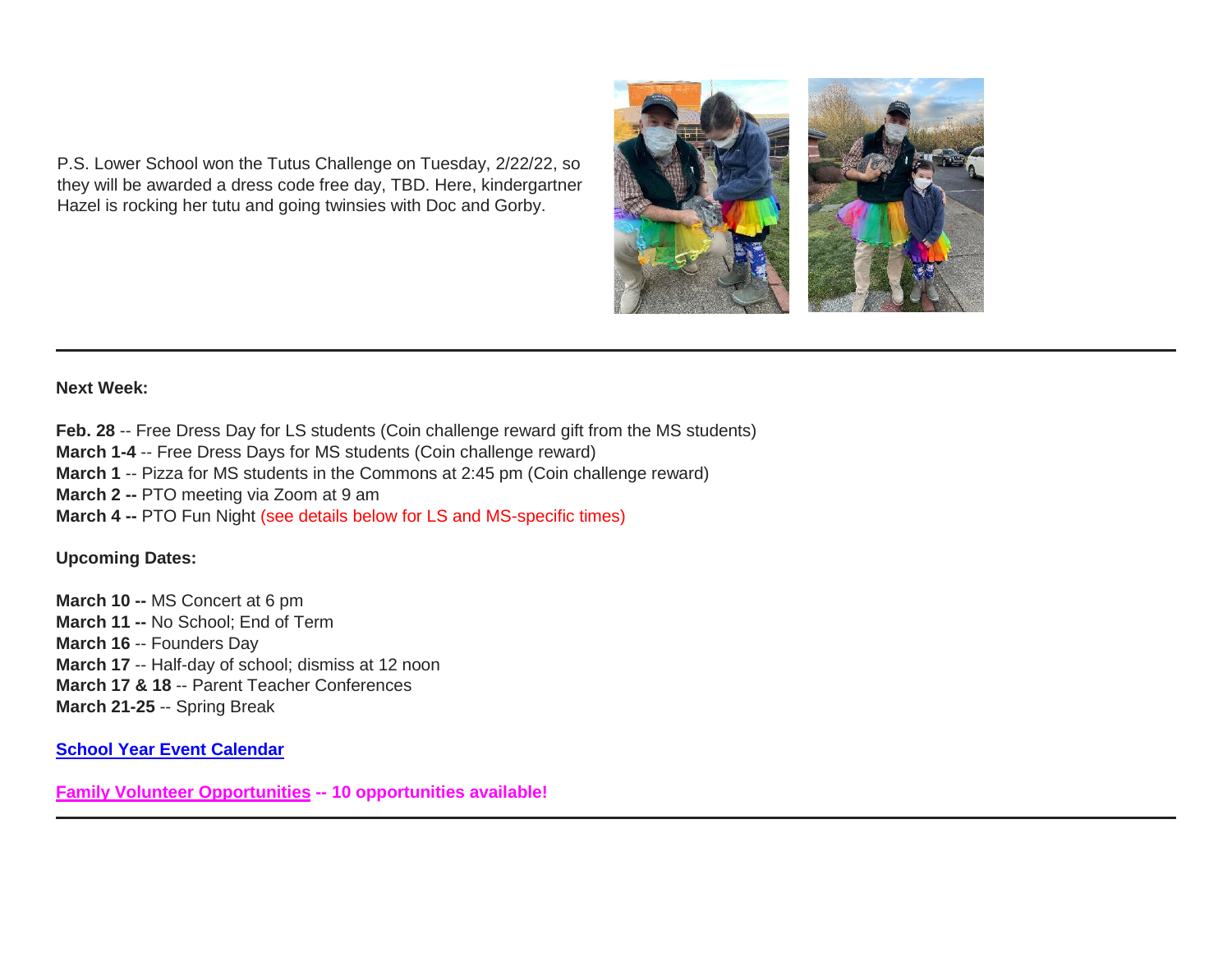## **Preschool Paleontologists!**







#### **Admissions and Enrollment Updates**

#### **Re-enrollment**

The 2022-2023 enrollment season has started! You should have received an email with enrollment steps for the 22-23 school year. Here are some additional documents for your reference as you plan for the new year. Please remember to read the Family Handbook, sign the enrollment contract, and then pay the deposit in MSP in order to finalize your student's enrollment.

- **[2022-23 Payment Options Summary](http://link.mystudentsprogress.com/ls/click?upn=n7jYKe39nC4PrVAw2BzaOolgU5XUleaJ61qfvNJxTW3uoi8RFzNYUfSc1qXdqajA34djZWrxIBJBxzp2whbybvqIYp3dDOkCDgKesziBdClkeFpPmgMGrgcxNe5TC96odu91tl93IdUb7rzqL2LYFtC2am-2BBIM47dCls51qjeV0-3DbMNw_1PndbFfBoQGSZbxwXHHEexw3B2F0fG-2BUmuXm6a-2BX-2Bzt37bmPwv4aifu-2BYhx0Q5HgHAtNYMBf7TZOcuiLHgTYXMk7VS7BAea-2BDMIkuas0DYQuqYi6-2FoE5rZmlu3uMZtYKVr1m8fpkCATQC8aWUDXEud3w9vBx-2F4NbcCWgLSfW5C-2BH8sqS-2BkrjzsDpBmWaZeOBVoMek6AdcQDRwzfmudAO35yKes6J6MDmWDkmmSLF2aP16GiOwTNlHMD9jCI8qjwBr2678vx9d736XVAKM19ftkW991I-2FVgad-2BoK5kDSxF-2FhBy0i62qntHsrVVCbgRY9nyXJb9rnSK-2BNtGv2P3ngCGWuTKy6B7AZx9yIj3v9G5ijkN8F0jG7TlJ6siD3ZAIc0CmHZwMTO1JdtTX9NjU0ZjTkmWLsaYBmq3tBu6c7FNZre-2BDZ2e8erbCR30avrD2U3)**
- **[2022-23 Dewar Tuition Insurance leaflet](http://link.mystudentsprogress.com/ls/click?upn=n7jYKe39nC4PrVAw2BzaOolgU5XUleaJ61qfvNJxTW3uoi8RFzNYUfSc1qXdqajA34djZWrxIBJBxzp2whbybvqIYp3dDOkCDgKesziBdCmKv7ixhdviv-2FmwC44NqeRkEpR0EqlRFDbLPP4oUBY3JgS-2BxTIUAg9pOXjNuHrG2gHW4aOlWy1OxP4JzdIN-2FgxfAHkC_1PndbFfBoQGSZbxwXHHEexw3B2F0fG-2BUmuXm6a-2BX-2Bzt37bmPwv4aifu-2BYhx0Q5HgHAtNYMBf7TZOcuiLHgTYXIUPSvVvl4EF2XQPQZV8dZqVI1Jsea6vCLeSQ7B7-2BnPb82aVrw0LnVNgfKUfuY4TNfx9ABI2OcqKvFf-2F4nPcD288K2O-2FwEueN3gI4wOZHs2UvhGy86ZFWMp-2FkfI4ZNA1kkiG2U8IfIQHBQIo2nDM3fFZcdRBDjdN-2FGA-2BF5gkvSHrn30RBBvGFB6DiP1oZUoqbbkcMEoeomrWVlNV2p9x-2BQyERekGcQWLS0rVHekEPr-2Ftz0GC52Oh1e97MI1faT7byUPGHJaAP-2F-2B3CvDk-2BJu5KGSXyb26nTiXQTUfa3oy7vdmVzw8034HUjqcyjEnfyzxzozdMcjJ-2F1DgU0he1Gdzp0HukJr2Kn4elQg5qGDhKVz2)**
- **[2022-23 After School Program Registration](http://link.mystudentsprogress.com/ls/click?upn=n7jYKe39nC4PrVAw2BzaOolgU5XUleaJ61qfvNJxTW3uoi8RFzNYUfSc1qXdqajA34djZWrxIBJBxzp2whbybvqIYp3dDOkCDgKesziBdCk2zoL69EF1elapRVEFs9mzF3f9wmKGKZgVh2d6-2F4A-2BgVLXq8Q8Acmh7jJG-2BzjCzXs-3D4n3o_1PndbFfBoQGSZbxwXHHEexw3B2F0fG-2BUmuXm6a-2BX-2Bzt37bmPwv4aifu-2BYhx0Q5HgHAtNYMBf7TZOcuiLHgTYXFkzJOlMSSnQZm-2FtQUufg4RsUaFpIi1nW-2BKT-2FXuu5qUDrAxKzN-2ByFRh32VghLPnv9W5zcOAHmksCSIXcvNwuP-2Bo3W-2FuXU0c12GLAf-2Fp9AwgAjy-2Fa051BlDqCIMp0QuEm8UATDOCsG1hiikBAeEHyNy-2Bs9OTZqmc-2BcKu6xxFv1BSrafTgRtQgJBXEMWzHpjVWMeiFErg48k2a9XVZGPsh-2Bz3vmxMO56vmMmWlMcj-2BXOr3cXCcbo1qQBuGeUjeEkmGAwT1jbhunLp8DPgDeHwXDMIKSI6g9-2FQYAlMVd3SF1gybCEszd1gbufUmbGrUEA26CRRUvpJ9RuknHgHQz5o28ss2TBdILVrZkA9ApOos1kRP)**
- **[2022-23 Ashbrook Family Handbook](http://link.mystudentsprogress.com/ls/click?upn=n7jYKe39nC4PrVAw2BzaOolgU5XUleaJ61qfvNJxTW3uoi8RFzNYUfSc1qXdqajA34djZWrxIBJBxzp2whbybvqIYp3dDOkCDgKesziBdCm10y3DaewIztvYnTmbtKZrSM7zgMXMbd3vUX54N4ULGmQauK03d1W1q-2BxdA-2FDSbp8-3D1dYN_1PndbFfBoQGSZbxwXHHEexw3B2F0fG-2BUmuXm6a-2BX-2Bzt37bmPwv4aifu-2BYhx0Q5HgHAtNYMBf7TZOcuiLHgTYXKPmyymjIkdVeHHP7idBtqcx54qO7g33VPK2OooaYe47zpiMeHPuVOr7odgodn9M3mT5dThW6ZmaYIOKJ-2BEKuXcLH7aadSaj0Yod6Fdldb-2FGc5D5zw-2B2hXixYxPAqvlsi30K0vIICnEVRih1alWmqj6UU-2Frt3T-2Fhtp-2FRjK0eVwW9S3w6UZQSwerZlKmUzuqPP1mLDvw80ctt6ZFxwfeJ1x1tIrjpYiD6CasR9yOxV9UbS3Zoe-2F1Fvg0-2FeE01T4cn2FPtlTACbYtqCIaAcV5Q18fh-2F7eyyo7wiavgJSnBP-2BZFOvnqDQGWbqBaFr93ENZI8nJSDSxs5gGWaIyc1kJoD0chkB5T-2FM8DC7CxN4gXAhKM)**

## **Open House March 31**

Do you have friends with school-aged children who are interested in Exploring Extraordinary? If so, please let them know (and feel free to push out on social media or forward) about the Ashbrook School Open House, Live and In Person, 3/31, 3:30-5:00pm. Drop in for some coffee and to meet school leadership, have your questions answered, and tour our beautiful campus! Details to follow!

# **Admissions Resources**

If you know someone who could benefit, please pass these resources along:

- December Admission Event: 12/7 slideshow, **[The Arts as Essential Curriculum at Ashbrook School](http://link.mystudentsprogress.com/ls/click?upn=VpBe6Z9t6RkEC4qAoQCertKzhjEDinKc0CfI3IvbCQdAUGivbUo1ZPD28lUVkIpyGu-2F3iyG4XxBZqKyx0zVEQbqdNmInL0lGt-2FSwwTpFjpXb1cd7PE4kL-2F96nplm-2FTn3EctG_1PndbFfBoQGSZbxwXHHEexw3B2F0fG-2BUmuXm6a-2BX-2Bzt37bmPwv4aifu-2BYhx0Q5HgHAtNYMBf7TZOcuiLHgTYXMLmJaECutELRilxLmUlqnTtVz3prl-2FLzNmzk6kftNFHCB-2FuvT6FgINuvMl4InwvBe9spvl9b7gjIDgvAi4WeTx-2Bonb8zDWjrsGhbhHVmlYIB1CFFSeWWhQwU95khHtSkKQMK9Ic1dV5Tp7QOpULHMMveTEXq8XX5J7L4gGaPph1lyzCJsObMqRQsjbTj8wQAJkqTzixYtvs8fRocHIj7RwvtkOWYxpp8uDEaBNx3mlz8nmprW-2BnLE80MFJ38fDK7vrwJNCUubSNE8E1fR3N25ac0oDbow6Bt9USnSlmCQUjlhEnMwL5yEpbCPCA10k-2BSqnWImJbtygmOOye4eZG42fE8FKoTX9eGz-2BV6RTG8iJM)**
- January Admission Event: 1/19 video, **[Ashbrook's Beginning and Lower School Experience: an Excellent Education is Built on a](http://link.mystudentsprogress.com/ls/click?upn=VpBe6Z9t6RkEC4qAoQCertKzhjEDinKc0CfI3IvbCQcj-2FMXFM42TVH6rCD0ujHzqWqw-2BuBJp3PwgDrJbc3MENop-2F4KTzDhISrUM0n5UnrJQ-2Fe1MM7jG-2BVXvLYzStIms8HfWt_1PndbFfBoQGSZbxwXHHEexw3B2F0fG-2BUmuXm6a-2BX-2Bzt37bmPwv4aifu-2BYhx0Q5HgHAtNYMBf7TZOcuiLHgTYXLdo2XQng8fR1evh97cYus1RESfUODMLm567-2BNlYXBNairovbOo1rMvB6yk-2FLfbckTM5nnKxajkwHgCCONK2s46eFn1cyWcN1q91z6KVRDtde5toOq9UQOhT63WTQR3X1FyGAIG3PkHDbLNDN77h-2F04q6PMrtIKUCOlPrgr-2BPyyntXKfM1498OZIseYGmOD2yqedmIxY2gEU8DrFLPQhoF9z9Ov2hs5GW49YILJql-2FmmZ8YDP53U2Fc1yn68rgFWhDC-2FRjTvDl9bF7CewksmgQW608LrQtaxfXTptcoxqJWDuZGx16TwUd5sGnPJLeDxdqnE1DkrTlqX8t-2BNfMdS09s-2FRpFR2mMPjF0CtB7ap-2Bnr)  [Strong Foundation](http://link.mystudentsprogress.com/ls/click?upn=VpBe6Z9t6RkEC4qAoQCertKzhjEDinKc0CfI3IvbCQcj-2FMXFM42TVH6rCD0ujHzqWqw-2BuBJp3PwgDrJbc3MENop-2F4KTzDhISrUM0n5UnrJQ-2Fe1MM7jG-2BVXvLYzStIms8HfWt_1PndbFfBoQGSZbxwXHHEexw3B2F0fG-2BUmuXm6a-2BX-2Bzt37bmPwv4aifu-2BYhx0Q5HgHAtNYMBf7TZOcuiLHgTYXLdo2XQng8fR1evh97cYus1RESfUODMLm567-2BNlYXBNairovbOo1rMvB6yk-2FLfbckTM5nnKxajkwHgCCONK2s46eFn1cyWcN1q91z6KVRDtde5toOq9UQOhT63WTQR3X1FyGAIG3PkHDbLNDN77h-2F04q6PMrtIKUCOlPrgr-2BPyyntXKfM1498OZIseYGmOD2yqedmIxY2gEU8DrFLPQhoF9z9Ov2hs5GW49YILJql-2FmmZ8YDP53U2Fc1yn68rgFWhDC-2FRjTvDl9bF7CewksmgQW608LrQtaxfXTptcoxqJWDuZGx16TwUd5sGnPJLeDxdqnE1DkrTlqX8t-2BNfMdS09s-2FRpFR2mMPjF0CtB7ap-2Bnr)**

February Admission Event: 2/10 video, **[Math/Science Education at Ashbrook: Lifting Up the Bottom vs. Pushing Down the Top](http://link.mystudentsprogress.com/ls/click?upn=VpBe6Z9t6RkEC4qAoQCertKzhjEDinKc0CfI3IvbCQcWMZhEmzIOaoE1rrVAI5L8ZO7XS8Tv5hSiIMalu6EJjCDUJP7moAVnS2AEJdBcw2I-3DMd_7_1PndbFfBoQGSZbxwXHHEexw3B2F0fG-2BUmuXm6a-2BX-2Bzt37bmPwv4aifu-2BYhx0Q5HgHAtNYMBf7TZOcuiLHgTYXKuj-2BruZbdp3xlgDUnJnUKmdSi1ZbU7-2BWkfFH1l3k8QRcMb6zQhRl1lRygnba3DGASd4PNORAABs-2B6Ojp8r2Q3f2pJMyJ3qqYBir9-2Fji0O12oVri3g2HGtGyPHDGyq4yKzLoS4zxSCvmE881-2B5AmaZ5rv5eC4kbA-2FcG5aampmYY6m1n7h5D74tHk-2FemJbjS62J-2BWV8ld1rsLUjgXxRslqarENxR9mWRMQ-2BqpodLMaOsYXTHernLKzEyIWTDIzyqM-2F4Y-2Bht-2Ffw-2BzrUN4w8YAapKy97JyB5GFQzD-2FmWMxGWjsm9ZiWMEojEW6X0IgbKdHKLMnBGnAEzdWmHcm0SF7Z3NBiDitct7ax4-2Bj1QQwQwf6z)**

A Second February Admission Event: 2/24 video, **[Humanities, Foreign Language, and Physical Education at Ashbrook School](http://link.mystudentsprogress.com/ls/click?upn=VpBe6Z9t6RkEC4qAoQCertKzhjEDinKc0CfI3IvbCQdVZVTEFOlGsKYGq77MfEdURJQ6o-2BD42HfofdXXBWp4osH367C5cJyuKmzLhDFL5tL7ffHADe0ya5yyn-2BNlingbOSO7_1PndbFfBoQGSZbxwXHHEexw3B2F0fG-2BUmuXm6a-2BX-2Bzt37bmPwv4aifu-2BYhx0Q5HgHAtNYMBf7TZOcuiLHgTYXPywjMDUCAZLpAxdPnZiaksfoOClSLPci7cAs61gi8jvLQpOS7c4F-2FZ5CQ-2Bt50OMQMx9xyVkpqxRAut-2BqIZQF7v-2BB5dp-2BXOMC1On5c0dpH8GhDY4cvmPHj7JG2f1J4wAK-2FUfNiqO47dPCZKTgb-2Fci6Dsb5LrWy7O5-2BEj5iF-2F-2BMe2Qmq3xFeejRfYyixSsEfsaAVmw1YwdLsoTTNbHpKz-2BW-2B8vI9ZiJ0A1gKl0Tw7FMAV2aaSOE3Tr7141tkz5ArGiP75EIRGABlPYjllOHfBiY7RTNAtOd7O0mBHGE-2FopxWDF9SagJIOAma5KUDVwuk1F38C2DfiPw8WtqJMKE1Uupw-2FH3kfGfKOsTrPvApP4iok)**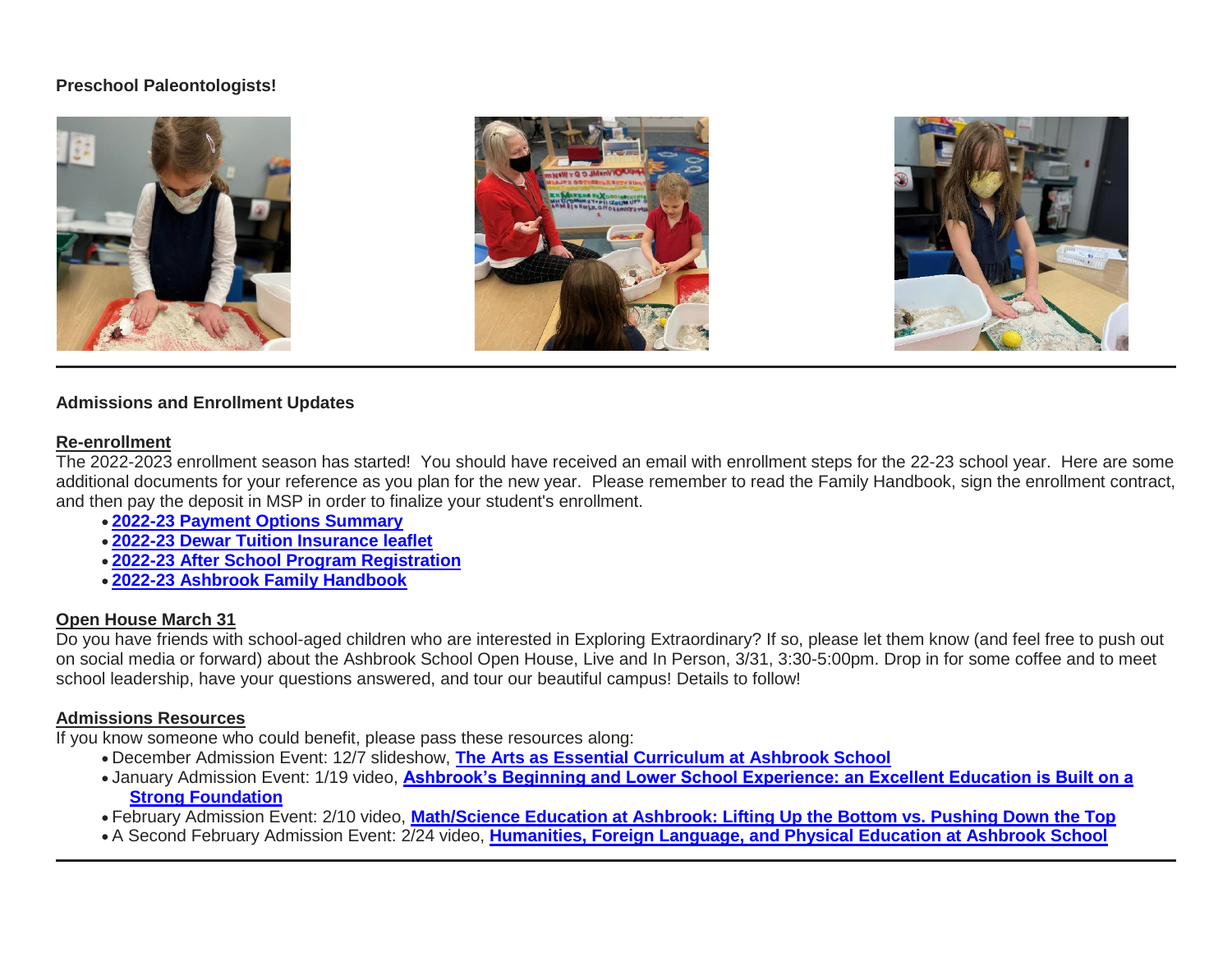## **PTO Fun Night March 4**

The Ashbrook PTO is excited to host its first in-person student event of 2022! On Friday, March 4, we are inviting the Lower School student cohort (Kindergarten to 4th) and the Middle School student cohort (5th to 8th) for a carnival-themed Fun Night at school. There will be fun games and prizes, a photo booth, and pizza dinner with delicious cupcakes by Rachel Terry for dessert.

We will be welcoming the Lower School and Middle School cohorts separately.

- 4:30 6:00: Lower School Cohort (student drop off and pickup at the front door)
- 6:30 8:00: Middle School Cohort (student drop off and pickup through the fire lane hallway door)

We will be sending a separate email next week with RSVP/Permission slips and a link to volunteer sign-ups, so be on the lookout! Please email Jennifer Chang if you have any questions.

If you would like to be a volunteer chaperone, please fill out **[the Background Check form](http://link.mystudentsprogress.com/ls/click?upn=n7jYKe39nC4PrVAw2BzaOolgU5XUleaJ61qfvNJxTW3uoi8RFzNYUfSc1qXdqajA34djZWrxIBJBxzp2whbybvqIYp3dDOkCDgKesziBdCmhcJQqZrJg6DFRVbRrhNWqj63P2WGxh9cB70aOtyV3J-2FmP7CfCLdYN4IG3SNa-2FGPQ-3DNDcM_1PndbFfBoQGSZbxwXHHEexw3B2F0fG-2BUmuXm6a-2BX-2Bzt37bmPwv4aifu-2BYhx0Q5HgHAtNYMBf7TZOcuiLHgTYXNTNG1RwZ8FsZKKsrdSPrOnbEp4-2BXMqO4x9eNX1PBRnWp6KH9cdcqPdaig5PQf4toGWlh9PbEVCt91VFXSBIBEJcr9Mp-2B9YIsCLurdbIlAqtA3a3UnB0h-2B9rouHsuR1MSmsnTkxtrJQlNPhCMm3ev4pTutFwzdyjdHbI5nQn2D4SstX2Xn3jBiBcaVWCQIRFdqTpoP9bbgTay8ZcVxTsW2SrFYS0z5WfSNtdURCsCwq8GxoHFv40qg5715UnkEpXcbg3lHSPvPrA-2B-2BNJEBR95XDisptnaXoFMCW6MqAsxKvFX30HsZyENTJLo1puhirN82TOO1JtaTTpuSrLKa37pf6E-2BPUt3FP8Qmhp1GqA-2FTI-2B)**, **[the](http://link.mystudentsprogress.com/ls/click?upn=n7jYKe39nC4PrVAw2BzaOolgU5XUleaJ61qfvNJxTW3uoi8RFzNYUfSc1qXdqajA34djZWrxIBJBxzp2whbybvqIYp3dDOkCDgKesziBdCmzRTTc5iS9E0GwDnH7fFueOZSsdln45UotwCqx9y3jLdVhS14d46b0eSurbXSazcI-3DLRrI_1PndbFfBoQGSZbxwXHHEexw3B2F0fG-2BUmuXm6a-2BX-2Bzt37bmPwv4aifu-2BYhx0Q5HgHAtNYMBf7TZOcuiLHgTYXIw5HcMDNOCPFDP-2FbB3xkSGtiIINbRrMQSy6htB9LetHCU9Dk9QHDYB4GAE6Ys8lCXhKWwRv1e-2F01r95LrwaQZg9rJA245T61djgIXhYuB-2Bo6093mMqxyQNDWOM1xgiFk2-2FqtSRlrqh-2Bbc-2BlfT-2FlBPNYS2EQ1R7IEds3WPOtzmyCgZYpGLs-2FIpIMPwmSZr8f9y3kcz3kE0kstZ937iLRXzGWA80ucjk7fUUdCyk0-2BnfJsb6MeHi0E08nUEVQ1-2FjXggxgmADQqtGDSUW41Vatk0MhPQEv-2FfcTNxLW4-2FWE7BY361w2mZ1r0xrd24i0tXfl6VAhpbJrtPqswK2DXMeFhsWP4mQIiOvZY-2FBddIcuT-2B4P) [Confidentially](http://link.mystudentsprogress.com/ls/click?upn=n7jYKe39nC4PrVAw2BzaOolgU5XUleaJ61qfvNJxTW3uoi8RFzNYUfSc1qXdqajA34djZWrxIBJBxzp2whbybvqIYp3dDOkCDgKesziBdCmzRTTc5iS9E0GwDnH7fFueOZSsdln45UotwCqx9y3jLdVhS14d46b0eSurbXSazcI-3DLRrI_1PndbFfBoQGSZbxwXHHEexw3B2F0fG-2BUmuXm6a-2BX-2Bzt37bmPwv4aifu-2BYhx0Q5HgHAtNYMBf7TZOcuiLHgTYXIw5HcMDNOCPFDP-2FbB3xkSGtiIINbRrMQSy6htB9LetHCU9Dk9QHDYB4GAE6Ys8lCXhKWwRv1e-2F01r95LrwaQZg9rJA245T61djgIXhYuB-2Bo6093mMqxyQNDWOM1xgiFk2-2FqtSRlrqh-2Bbc-2BlfT-2FlBPNYS2EQ1R7IEds3WPOtzmyCgZYpGLs-2FIpIMPwmSZr8f9y3kcz3kE0kstZ937iLRXzGWA80ucjk7fUUdCyk0-2BnfJsb6MeHi0E08nUEVQ1-2FjXggxgmADQqtGDSUW41Vatk0MhPQEv-2FfcTNxLW4-2FWE7BY361w2mZ1r0xrd24i0tXfl6VAhpbJrtPqswK2DXMeFhsWP4mQIiOvZY-2FBddIcuT-2B4P) [Form](http://link.mystudentsprogress.com/ls/click?upn=n7jYKe39nC4PrVAw2BzaOolgU5XUleaJ61qfvNJxTW3uoi8RFzNYUfSc1qXdqajA34djZWrxIBJBxzp2whbybvqIYp3dDOkCDgKesziBdCmzRTTc5iS9E0GwDnH7fFueOZSsdln45UotwCqx9y3jLdVhS14d46b0eSurbXSazcI-3Da3F9_1PndbFfBoQGSZbxwXHHEexw3B2F0fG-2BUmuXm6a-2BX-2Bzt37bmPwv4aifu-2BYhx0Q5HgHAtNYMBf7TZOcuiLHgTYXNV8VFAYAV0DpBFMWZme9-2Bqei-2B-2BkvXh02BqH3IX05P4et8I8B9EKB7zZOgU5-2B0b-2BU-2BmoDFgQRiYuTWvxZ4qzyo-2F5zwEr61b-2FxvwJPUZlZ3SkD2GA-2FQ38y-2BGYRT2DBaTARQgoP7Y0DR5VENHwRC5qO-2FGcnP9EHtvZ-2BtFW2OUPFH04VDl9qQe4OFrUwT5kznipGihwVA9k9g7F-2Fad-2F9ra23q-2Brq-2FBvXn3or0amyUYLr8jJRB9Cgvk3cUyaR8Vji-2FIV2PuISRp4LoSgARnsJWbksbzplxpi4k-2BjCF3SLMd7m-2BnuF5o2TfeHMF7TCORWIfr8V9y-2BsvruY-2Fs-2FDUo82Wntv8D3SbySS1PVh9QDBAq2ub3D)**, and provide a copy of your vaccination card with booster to Miss Rachael no later than Tuesday, March 1. Your vaccination card, background check, and confidentially form must be on file before you can volunteer.

## **Welcome New Families!**

We extend a warm Ashbrook welcome to our new Preschool student June and her parents Robbin and Andy Stevenson!



We also welcome our new 4th grade student Jane and her parents Huiqing Zheng and Zelang Jian! (Jane politely declined having her picture taken.)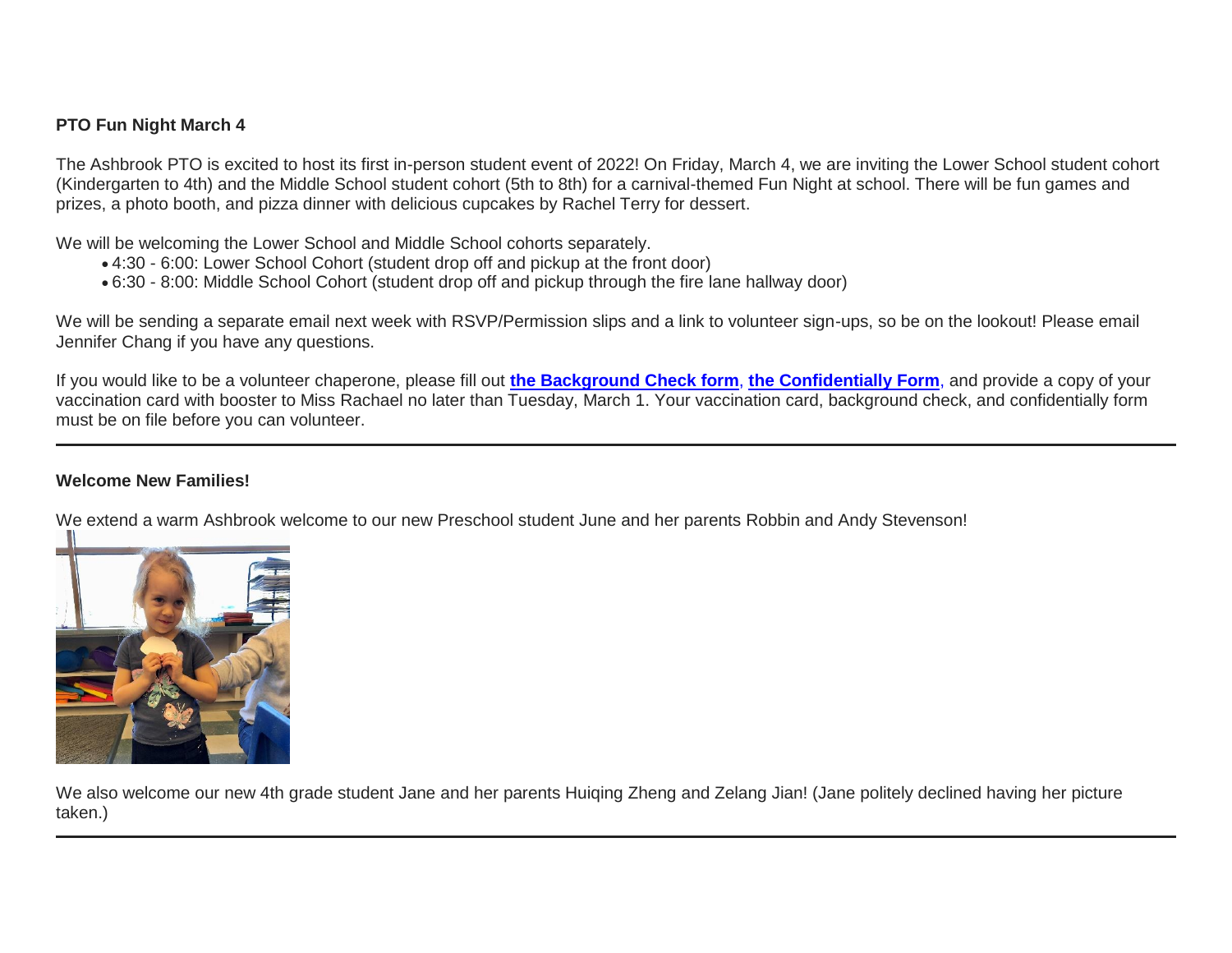## **Board of Trustees Update**

The Board was busy in December and January discussing the tuition increase for AY22-23 that has been communicated to parents. The Board's discussion looked at impacts on parents, the influence of inflation and the hiring environment that the school finds itself in as well as the impact on staff retention, enrollment and the school's overall business model.

In December's meeting, the Board also talked about the math de-tracking activities going on in the Corvallis schools. This doesn't reflect how Ashbrook manages a child's education and there was discussion about integrating this messaging into our upcoming admissions events. In January, we discussed with our accountant the use of expert resources in the area of financial planning and management for schools like Ashbrook. We also discussed work that we've already done as a Board related to our fiduciary responsibilities (e.g. financial policies, reviewing our investment assets performance).

During the HOS report in January, we talked about the enrollment funnel, the admissions event for BS / LS, reviewed the projected 22-23 budget, recent security installations, HVAC expenses and its impact on future budgets and finally COVID exposure statistics.

Finally, we talked about a teen dating policy for the school.

## **Only 1 sign left in Doc's Explore Everywhere campaign!**

Please remember to send doc your pics and he will donate \$50 to the Explorer's Fund for every sign and \$25 for every car magnet… unless you took one of the signed ones, in which case those pics are worth twice as much! My great thanks to those of you who continue to enthusiastically engage with the sign planting and magnet sticking!





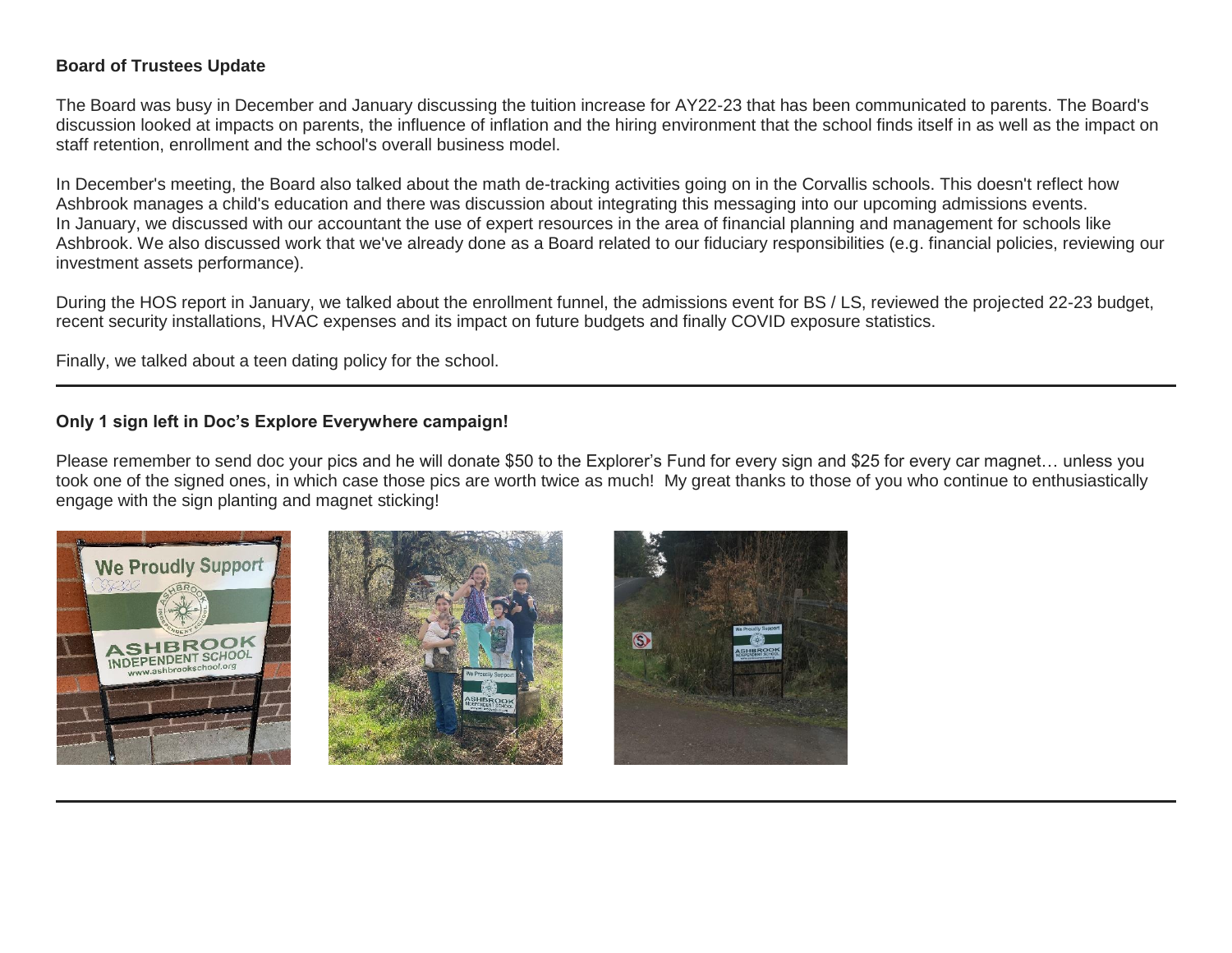## **Library News**



However you say it, it's good news for students and staff. The cards will be ready for use by Friday, March 4th. They look just like Ashbrook ID cards, with one exception—on the back is your unique library patron barcode for scanning when you check out books. The cards will be organized by grade in a card holder on the library desk. Stay tuned for more information on browsing and checking out books from our library!

Happy Reading! ~Bookly and Stax

## **Congratulations MathCounts participants!**

Congratulations to Kai Y, Arlo O., Natalie Y., Chris B., Anna R., Alison L., and Keira L, who all competed in the 2022 Mathcounts Chapter Competition last week. These mathletes put in a valiant performance with the team of Kai, Arlo, Natalie and Chris placing third in a very competitive Chapter that includes schools in West Linn and Clackamas County. Kai placed first in the Chapter (a repeat of 2021!) and will be advancing to the State Competition next month. Way to go Kai!

#### **Don't forget to order your 2021-2022 Yearbooks!**

Go to [ybpay.lifetouch.com](http://ybpay.lifetouch.com/) and search by school or use our code: 12883622 to place your order. All orders need to be made by April 8th.

#### **Keep the donations coming for the Tag Sale Fundraiser April 2!**

Our Tag Sale donation collection is growing--thank you!!! Michelle Ryan will be by the front doors every Friday between 7:30 and 8:30 am. Also, Michelle will need volunteers to help set-up in the 2 days leading up to the sale as well as to help on the day of the sale. Please email Ms. Tynon and she will put you in touch with Michelle.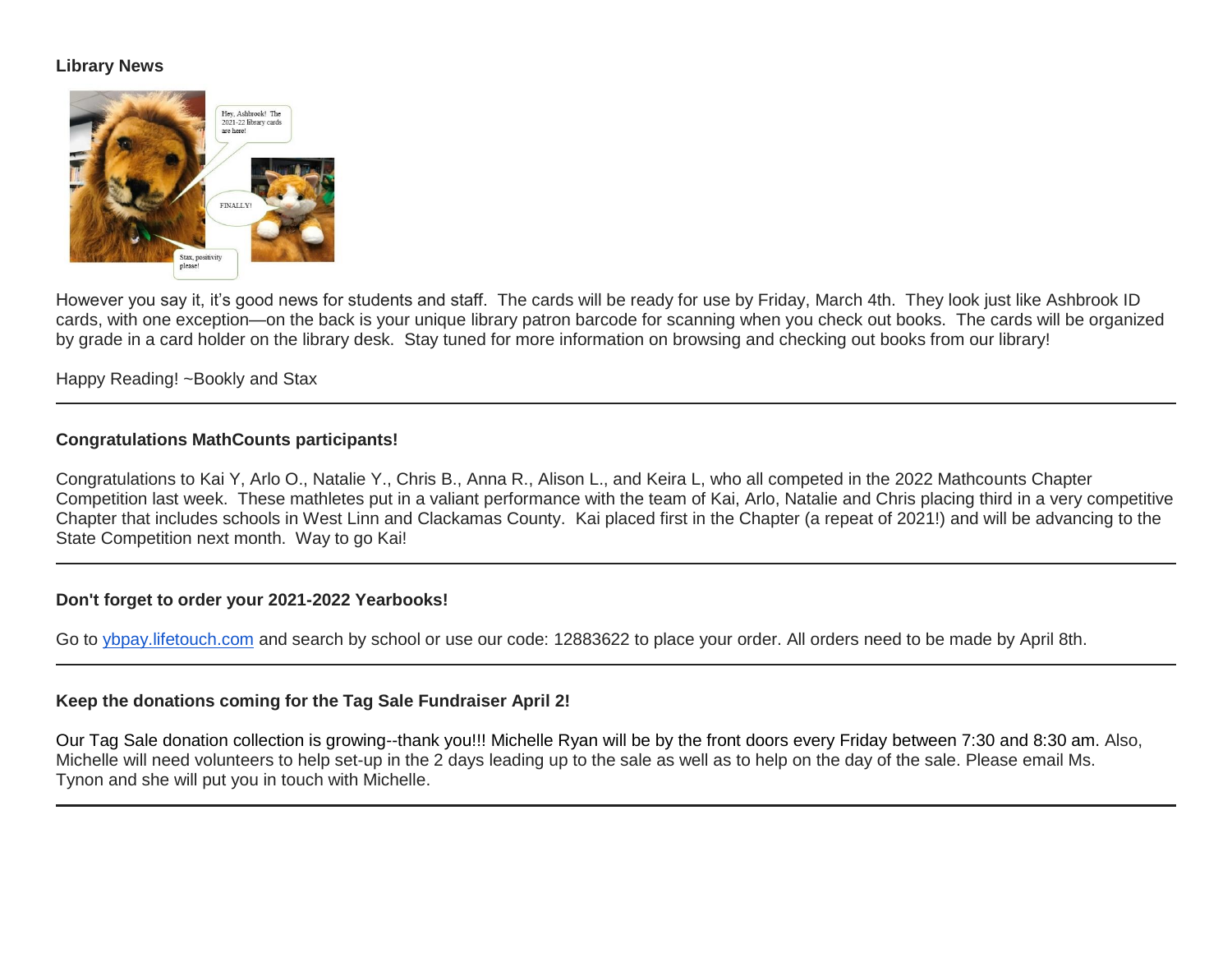#### **Ashbrook in the News**

Here is an **[article in the Corvallis Advocate](http://link.mystudentsprogress.com/ls/click?upn=5XDbAd9r0ovG7GZusFBG8Guvw9TU1u42Vq-2FZ4bN8NHiUJ8dU7OHfr-2FCh7gWjQ8g-2FHokfzxt3Wzs89WNtHKiFOgO7HsmjqAyCC-2BPyq9f-2F7OZ0nbZGtFVkvGFbVNvntu4tt8H3-2BE3ufOmcPfmoktCM7g-3D-3DRFbo_1PndbFfBoQGSZbxwXHHEexw3B2F0fG-2BUmuXm6a-2BX-2Bzt37bmPwv4aifu-2BYhx0Q5HgHAtNYMBf7TZOcuiLHgTYXOxMPqohg3n0f6SJNLNaC3Jf08CnO25DiS5o6tC8YjhsCQ8N4hj-2BeAJN4XlZsBgsvv-2F2le-2FKiVt6R-2Fi60HW7oSS23NGDivzWbaSl8GLXChh2Jd8Ce4yX6nZ2Jy3-2FL7BDOR4Az2z89jevkkvqvoCqg6le36mQbrg17Vv1FB-2B3Abi-2Fae28kI9QxkxY2aGKAVgdPV1-2FrVhRla8UI2asIlCcpP5KCiYmsReKhpGALquNlg0ycloYjm0p3rlxsjCpGLQAqVQ-2FTXGGOWUnn0Vp1vD3Llckfv3-2BVK-2F-2BR6e-2Bx1Qb0xjnNCpKpGrwuegGrwLeQgHrJsIfHikp3IPc-2BpiXzVbXPIn82PEitboJYD7nsBhTOJUK)** that mentions our Arts as Essential Zoom panel from December 7th. (see link above) Here is a **[Philomath News story](http://link.mystudentsprogress.com/ls/click?upn=VTTLfIwNu5QFy05N-2BXKA7KnXho6l21bbKqTvbeI82yfUsemyugi-2Fdxv8m-2BtVn3rRpW1KEtJIIxTBeDqdWLV7jGV8gdQqJQs1Dxm-2FmRW2kxeNnyfvExvnV1qQ1aQv7ZvcgYNrYZP3S6RmAtsLAQzRlQ-3D-3D8tLI_1PndbFfBoQGSZbxwXHHEexw3B2F0fG-2BUmuXm6a-2BX-2Bzt37bmPwv4aifu-2BYhx0Q5HgHAtNYMBf7TZOcuiLHgTYXPFcEN8zQM26eK4NvbhbF7-2Fq0MYwaWcXARm9mvd2YjmPtZuw-2Fe8DMTXFpx18T6uLu0Ojnjd4SzN2xVN5i16y8EVZ-2B737bnFeUZ5a-2B8tvp5HqHi0k2dZk7-2FdnGYU2Jyy97QUpHIQhsmQb4mbyYfccQHDeosXQeFWGpu2m9OLvprCaGIncdS2nEPNrRKoAphM8-2BgDLCvUAFHrAYMgashCDzRt9eIJ4S-2FE81Sl4swGs-2BApdRIHFd2ZKkTPrJpLD1hy5jfW8zkc9a-2Fc9JtmD5LSIr1-2B4aNVDCC426Tv9RmaZU6fj0Ostfzkx1ZlYtWiWMnCWEBeQWlfxH28yT2Pj3YU44g058vxbngvlfla6Cp8GoUzY)** about Ashbrook's Rube Goldberg Machine Contest, including a **[photo gallery](http://link.mystudentsprogress.com/ls/click?upn=VTTLfIwNu5QFy05N-2BXKA7KnXho6l21bbKqTvbeI82ydGKLjcjPFSXowdCdFGzu7IlMD1IZ1Xiu3jpe5SaSU9krU4yZJC0SDG4T5x4EfScbohVcouyUNoLwm8NmjglEHGZJ-2FYgw6o-2F46hoQlqkxQVDaP-2F-2BIKJhmheThpFOxrgyMQ-3DnkWZ_1PndbFfBoQGSZbxwXHHEexw3B2F0fG-2BUmuXm6a-2BX-2Bzt37bmPwv4aifu-2BYhx0Q5HgHAtNYMBf7TZOcuiLHgTYXB8U7EfwHP3NPdpZ2e9Plsm7GBzweBQuhQ82WxU5N0qw3RpZggbcG-2BrcnLjjxVJp4IKX-2BcTtMo-2BY6197wpKAkpPy4WFFzx7XrvzpiQGJI1S0-2BJjebbmqxq9J9CJnnX2IvTH7W1eGKR6zyuJX3XktNuP-2FmEcQjFYrVDkGvHbcAdkPzGNxI3woOVDvhvZ400xPAaUK-2FCdub6nwDhMzRcRUpZj-2Fxq-2BySjCrjXLZtqCB44aJoeKNUVuJkWlkEdBrvVIcnqD3N9uizlZ7sHfIzQ5WbWMpER6ljtx10rfbCBH-2BjvmFQr9MLwSRr1P7HtWKnd7DveXCwpKsnwGNE8LfvhCJqcbsqnGrKmhvSe4mAjyEU60N)**, in addition to **[The Gazette Times](http://link.mystudentsprogress.com/ls/click?upn=5XDbAd9r0ovG7GZusFBG8DqXBLJjK-2B065CPDFMQUfygNcxQXM8esXdp4DbIyoVkAQtl1qW3a-2BpXEUCeJl9CL1EM9sUEkfj7VFAFCXTDKaF-2FyUfFAI1qshzEbTwfFg9WWKC28uhp40LbT0doPfQoFy4Q8ysCOcnhcNf5vI-2Bez2hT-2F1Ak2ayZnJLigncU0B1VENq93cAWNKF-2BlfCbX9dxWzXM3T2p46hYt8H6nH4KJ7nI-3DR3ou_1PndbFfBoQGSZbxwXHHEexw3B2F0fG-2BUmuXm6a-2BX-2Bzt37bmPwv4aifu-2BYhx0Q5HgHAtNYMBf7TZOcuiLHgTYXE4wI3OnYp9fjT13fnAcS3zr5kGWsM5-2FKPKs-2FxaRmq-2FtiFIMd9GF1QKzYsbrS1yHO1OvbIja-2BN1fTOBDiUO8SWi56GCbySZj9bbp3xrkbKtZkmEKjmRFsYfFWgzycr9MsmUanvGnsw53k-2Fi1LlFXSeQspSaBqc9LMuVBpsqiqWmClUARt-2FxFq3FtLYlgqVCjiVcJpUkuIRhcizsdsNrrj8LE1Pj-2FlXQ4pImI0ttUr0Qc487hQvFk0CtEe9LwgdrR2EoEDl1wSYD-2Bh9YIRSxVRVlqMUw4eEjMtmI-2F6ioDFjsrNpGUmL7Ig2yYbzEJO1cGCgIV0H6uhFPq2eFSqnbLpnre0OrZLZZBO396JDZaU2aq)  [video](http://link.mystudentsprogress.com/ls/click?upn=5XDbAd9r0ovG7GZusFBG8DqXBLJjK-2B065CPDFMQUfygNcxQXM8esXdp4DbIyoVkAQtl1qW3a-2BpXEUCeJl9CL1EM9sUEkfj7VFAFCXTDKaF-2FyUfFAI1qshzEbTwfFg9WWKC28uhp40LbT0doPfQoFy4Q8ysCOcnhcNf5vI-2Bez2hT-2F1Ak2ayZnJLigncU0B1VENq93cAWNKF-2BlfCbX9dxWzXM3T2p46hYt8H6nH4KJ7nI-3DR3ou_1PndbFfBoQGSZbxwXHHEexw3B2F0fG-2BUmuXm6a-2BX-2Bzt37bmPwv4aifu-2BYhx0Q5HgHAtNYMBf7TZOcuiLHgTYXE4wI3OnYp9fjT13fnAcS3zr5kGWsM5-2FKPKs-2FxaRmq-2FtiFIMd9GF1QKzYsbrS1yHO1OvbIja-2BN1fTOBDiUO8SWi56GCbySZj9bbp3xrkbKtZkmEKjmRFsYfFWgzycr9MsmUanvGnsw53k-2Fi1LlFXSeQspSaBqc9LMuVBpsqiqWmClUARt-2FxFq3FtLYlgqVCjiVcJpUkuIRhcizsdsNrrj8LE1Pj-2FlXQ4pImI0ttUr0Qc487hQvFk0CtEe9LwgdrR2EoEDl1wSYD-2Bh9YIRSxVRVlqMUw4eEjMtmI-2F6ioDFjsrNpGUmL7Ig2yYbzEJO1cGCgIV0H6uhFPq2eFSqnbLpnre0OrZLZZBO396JDZaU2aq)** and **[article](http://link.mystudentsprogress.com/ls/click?upn=5XDbAd9r0ovG7GZusFBG8DqXBLJjK-2B065CPDFMQUfyjNxMzyzA-2FH6xHLRzpVmh4c3D2-2FT2YsAVTdhIKt4nPGOg6VVLsTyecPc5VB6NfO-2FsLqzprOo8MCkle0Isy7-2FNyaNyCxpxLSgkzSQXsGotQLyDBb7zpPxR8OIU0kOqXe7JWETuxX0jiM1ytZzlgiivJdfxOQbBJlAMl9Es8vm8fNm0AQlmgIDDguAMpZrluoS79tcIXPUbKDTCt1Lo4ZEcvF8M-2BIgjYg9MrM-2Bh2EOXYbcw-3D-3DqvF6_1PndbFfBoQGSZbxwXHHEexw3B2F0fG-2BUmuXm6a-2BX-2Bzt37bmPwv4aifu-2BYhx0Q5HgHAtNYMBf7TZOcuiLHgTYXF610eHo7dlHwrJlcdV68Tsav1EtSauU6H8PKJFZ3LLqP99cCzmFpc-2B2wViBJcIcLPQQoBRfVoqHqg8JbTTsa3Z5kc2xu2WGd1WoWL77uDrI4Ol8d0RSxC2Hf2IvcB592fjt2-2FHMtmY2gFrebx4iLSrzas2MVaeJKAK3GXKaVLEXHbUYCSwSZOga6RqWKUop9y-2FFYgktD0pXZ1pCpTkrh4LmrGRvzMR8Tcks3c96biT539f2swSYlRiPdXTPsakHu-2BXnpebp1Y0ljcHwJpx27bBsOsjaFi6A4JB3baA8AqHjvn2LmlGg9SKiFI74DUNhr93HB-2BviCqX091-2FtZwkD7K1-2BTDRhlhdAQ14IgQmLFbKA)** on the Rube Goldberg Machine Contest, appearing on the front page on 2/13.

## **Staffing Updates**

As we look ahead to the next school year, we will include regular staffing updates here in the Compass to keep families informed of any changes taking place at Ashbrook. Our current job postings:

- **First Grade [Teacher](http://link.mystudentsprogress.com/ls/click?upn=flJ18ETPhCbNgmfSZO-2FamzYtOTBVcI9OPqDnIkqnt5Qmq6a4rOASMgt1ALGncL3otbxa1MDLbNrQl3ChqJI2RQ-3D-3D4yRG_1PndbFfBoQGSZbxwXHHEexw3B2F0fG-2BUmuXm6a-2BX-2Bzt37bmPwv4aifu-2BYhx0Q5HgHAtNYMBf7TZOcuiLHgTYXKWNlRcYRe-2Fy7IxCU4AFCyLgqMzijIIHwvuJHaddcjR-2Ftt8-2BqvMYIz6PMNWmhi9pi1mYDj4-2BT5mZeX3ZkAu2uzJkjWh4vHJaAbgBFPKH6-2B7kCbzkNwTXaofxX-2BWiXyB83Mwvpx3peIHa2tOSNSdLxTyjQOTIfyS1zjV-2FJtsG8m1zj7fUkJfxSpiLT5nIQ-2BVa6jCYS5e8bHLcF4b2gyPmYM88MQAyy5ZhSHprEwzxc955cP2NXi2Xbx0Xet0iYQbMgjx-2BJ2dMYw-2FUYA2HRJ5sUn4pbXOpdA2k0JwlQzNv7sOozlbDq-2FxZIbC9x6IFC2-2BAI7q8MGMaaAD-2BUNfAqEmbc9zeVlkaukLHTgBktfQni0cD)**
- **Theater Arts [Specialist](http://link.mystudentsprogress.com/ls/click?upn=flJ18ETPhCbNgmfSZO-2FamzYtOTBVcI9OPqDnIkqnt5Qmq6a4rOASMgt1ALGncL3oz7LQmF5oMWSMYrnzALmVXg-3D-3Dus-V_1PndbFfBoQGSZbxwXHHEexw3B2F0fG-2BUmuXm6a-2BX-2Bzt37bmPwv4aifu-2BYhx0Q5HgHAtNYMBf7TZOcuiLHgTYXFXHU47sVU4zlUdH0Op1gER-2BqXv0Q5ngdLd0oOLc6kBteUIXVb7bLll6D4q-2FL76sgtbQSJribrpQbboB7xwFUnljnfaT0CgS2kXqLMCeE8JIBu3Dle9Nebxo9P1NTYe3wZ8Teq0UdtbNPpTZ4KZ16IgGX58g5cOPhN25hADXM1DP7SwgBphuXkI6fL-2BQku7CsO9i1B4qUWYuz8aLNAV3GjglY-2Ff-2BLdaXSxMTl8CEFY2h87MZrtXSZ7Wk2fXMerNBw16vEhwZ5lhmr6CHWCHgitCFTHgHeFsbDqffZeYIeuGVPAXm-2BsiRWiepgOkY-2FdeKvHQFKyobo3XKJL5Gn1WoEHtsG-2FuZ0J1m2Ta7X7-2FJz5ZU)**
- **Summer Program [Assistant](http://link.mystudentsprogress.com/ls/click?upn=flJ18ETPhCbNgmfSZO-2FamzYtOTBVcI9OPqDnIkqnt5Qmq6a4rOASMgt1ALGncL3oadflgrTWmU2BE-2FAco-2BFRdQ-3D-3DktMN_1PndbFfBoQGSZbxwXHHEexw3B2F0fG-2BUmuXm6a-2BX-2Bzt37bmPwv4aifu-2BYhx0Q5HgHAtNYMBf7TZOcuiLHgTYXFc0xmZsHsGU5YTLRyWywzUYgV5AKI81ijRx-2B4vJbzXud-2BqQavmNyx9mt9-2BR0P1XNyttPrBVYTrjxje1wpnEdJ-2BbqXixy92-2F16EI0pbt6EMfqAGRfGV67vhMZm8Nmx77aEHAAMO1jgqtr8pCEWYpdqm5z2Byt-2FcmcyycwKv6mKQA77SL2nWAhOjbe8jV6s2A9wBOm-2Bdyc7k8bDpanX1Vp2apyKdGbzuzybzri4S2VdK2LzwLGS-2FCdFfyL3lyPGC16Cx17UnaH3E7ugIfO3aN-2BD8aNdu6qDM-2FeF257-2FNPLXIkZmGhwEBIsvZE-2Bs2eVbzGh7zkWvPVfoIWLJVxPqA02CgGcxQXMjUPgmokUMgbBUCl) Teacher**
- **[Kitchen Assistant](http://link.mystudentsprogress.com/ls/click?upn=flJ18ETPhCbNgmfSZO-2FamzYtOTBVcI9OPqDnIkqnt5Qmq6a4rOASMgt1ALGncL3oOpSIKt7kSMJ72kKajhl-2FZw-3D-3Dw3Sk_1PndbFfBoQGSZbxwXHHEexw3B2F0fG-2BUmuXm6a-2BX-2Bzt37bmPwv4aifu-2BYhx0Q5HgHAtNYMBf7TZOcuiLHgTYXEjuoO0C0qSQ2Aj-2BozCtdgCMp1SuXd-2BDl-2Bjj-2BlDi82nVsyF-2FPlcq5M1zoqgFD9MH5mQD8t72D8LkMyaeXkqpl5PxTRaSic7bGX8ZvuWBCOBpa-2FoI-2FyLK9S6os2mE3fDso8eruKPnvgz1lEA4dQwEgKVQUIMYta-2Fbmq9O4GVcMZ-2FbHhmLWEn-2BJdbsjhzmMLOmEaBhn7XXbn8r-2FTOkbnAL5f2h8DsSHo8Hs-2F8jP9tNXLjcPYgP1POdLmwkqQyW7HHQbAi22kjCXrzQXVHe9-2BbOaI-2BOl0fCzvwjfnv1WOcftQbU-2FnlGmqycnw2DAA-2B4jzX6nHEDVq3E9bKF3pNR9e0N5AHUzh1UeAZl92RCCVIPAht-2B)** (parents of current students encouraged to apply to work alongside Chef Fabio Patanè and receive 50% tuition discount)

#### *Still relevant*

**Explorer's Fund** -- The Explorers Fund drive is still going strong! The Board of Trustees and an anonymous donor pledged \$50,000 in matching funds, and we are close to meeting our full challenge goal! Click **[HERE](http://link.mystudentsprogress.com/ls/click?upn=5XDbAd9r0ovG7GZusFBG8PaUF78UqItDelTGdwk7Y5YuTzHCPAjU3puEFCesf3czmLI6pjYvXrYopLnNSPnw-2Fg-3D-3DhU2U_1PndbFfBoQGSZbxwXHHEexw3B2F0fG-2BUmuXm6a-2BX-2Bzt37bmPwv4aifu-2BYhx0Q5HgHAtNYMBf7TZOcuiLHgTYXFxIIr2-2B5paZNxd0X2EwrShs6kyo0LE5Esz6gQ0GG5ETPivgVsxmKQXM-2B42wgCQD6ZNIAEwJquX9qhVEfRuQVpC6obgUSyu7DwtPBdBkxZmFRRhrRo-2FNp0gQrvI6-2Bu-2BsWII-2B-2F-2BAYFbp9kMpd3ou87c-2FM4OsC-2BNxw-2FCgKp1UMBZnrvldyFXWMKTASkGjrPwLPztVm-2FECKaloy6U1bXVnfmticC16uHKLTCz6mG5qpZBFFZV5vh0Pqfbvhj0jWXg0nU-2B9MSKD3IwaEKLkJZfSEh-2FIVRQ1yAG2LR5YA2zskFDByJCf3UJF4cCAL1Nqxz40wAjQaqlJ1LhMdEs-2FoXqJfQUwO3Wsx8XOl5L9Ru-2B7foLlT)** to be taken directly to the Explorers Fund page where you can donate via a credit card or EFT/ACH. (Tax ID #93-1131186)

**Parent Wishlist** -- It's not too late to add your hopes and dreams for Ashbrook's future! Please use **this spreadsheet** (link removed) to indicate ANY "wishlist" items you would like to see at Ashbrook.

**Apply now for a PTO Spring Mini-Grant** -- The spring mini-grant applications are due March 18. Click **[HERE](http://link.mystudentsprogress.com/ls/click?upn=n7jYKe39nC4PrVAw2BzaOolgU5XUleaJ61qfvNJxTW3uoi8RFzNYUfSc1qXdqajA34djZWrxIBJBxzp2whbybvqIYp3dDOkCDgKesziBdClenDsTc-2FUGtZuJNxIh5RAijA4c-2FxLDZKxjmas3d9mUCg2OGUEiTYCsalquiRQy9vw-3DVN7T_1PndbFfBoQGSZbxwXHHEexw3B2F0fG-2BUmuXm6a-2BX-2Bzt37bmPwv4aifu-2BYhx0Q5HgHAtNYMBf7TZOcuiLHgTYXF3MlAYaxhzsDo2A6uwGDibrb5KslZZUpsdpngSRC7dp2sD69bx0c0wUPb5zAxY4KbSIjQxlbK3pr3cFUeNMC-2BgJwWGb9btznukyWhgGAopXGD6KKZ-2B9jt8wG6ggsh9-2Fu1U7haQ8Tx9Nnkv7tK3itTlCEdmq1WHnrppEgMV-2BhGykXdkRZAWaQm9y-2F8lgIMjeMooVjv8ZnAn1PYzi7qAlg-2FuERuZyQ4S5Otll3mJec6-2FwptO8BqRb9ePwFeyyCmFLmLHldqfywFfRkq-2FMWVDYCF3jwDJb1ebRlnNKUTPgqDGsCluC8sjCJY2-2F8OsvLWhji-2Bj6zRl2pAQVIV-2B9CUzAVYCHLVO1vi2jngkxdmP2ZnpT)** to download the application form with more information on activities/resources that are eligible with guidelines for funding. Send questions to Krista Lindberg or Jennifer Chang.

Parent Resource Partner Survey, Round 2 -- If you are available to make presentations to our students, lead clubs, share your interests and passions, or introduce our young Explorers to your profession, please let us know **[HERE](http://link.mystudentsprogress.com/ls/click?upn=VpBe6Z9t6RkEC4qAoQCeri-2FFFh7llDqKppeMq4GAyjRWQxckQw26M-2Bv6Io9sYjjz4LEiJHTozdZCLKFFkbwcWfBc9t4DTxvLN3iiyujlCG3weG5LSs-2B-2F0Gcezyz06lL-2BNYvJzWNkYp09SVUNm9DQeA-3D-3DP0s-_1PndbFfBoQGSZbxwXHHEexw3B2F0fG-2BUmuXm6a-2BX-2Bzt37bmPwv4aifu-2BYhx0Q5HgHAtNYMBf7TZOcuiLHgTYXC65R-2Blb8PqQ7oSzoJ7iU0UuRgv9f5h-2F2gSzqRlTxC60FWfbkOsZeW7MfTphwlh-2BRZuIJqgc3ihJBzlWMqPzJAqBoprYKF4QrS68SoVhMRxJq2dctFx0Zo73F9ceOhfveHBTrKUKZH8A80OLamvZrcbCeNOgtsXuJC8xFrjBBx5T1m4Tdeq9h54fbhOTa17BFZIwxXa0zmNmVtM-2FgjWImwvqPXYBPb15f1INQL7OljSp5GdpY1Q-2FpXNfmsYUchLj7838X99yCKucMfkujF8huuVjab3h3GxkC9Aw2a8VuhsbxiQT1pLM0R2oMeynR65G-2Bwp1Mja9OSnzQ35PeCv8VuUrjS2gFL-2BySwjfiVYvbRha)** by 3/1.

**Family Referral Stipend** -- If we end up enrolling a new Explorer family you refer to our school, you will earn a \$100 referral stipend.

Ashbrook Adult Ambassadors -- We have 4 Ambassadors on our website [HERE](http://link.mystudentsprogress.com/ls/click?upn=5XDbAd9r0ovG7GZusFBG8PaUF78UqItDelTGdwk7Y5avyNmvH-2F-2BAj2asxP-2B-2BAJiKXbDbngZWh42DNvOHgc5oAw-3D-3Dj5im_1PndbFfBoQGSZbxwXHHEexw3B2F0fG-2BUmuXm6a-2BX-2Bzt37bmPwv4aifu-2BYhx0Q5HgHAtNYMBf7TZOcuiLHgTYXHv4w8ZA3uvlmUJyzWHBTMHG7HhHxy-2FMCxuJkNs4kDna3pDwG2pk-2FfbxYBGxZ5EXDOzgcto5bR9kB-2BBbU8nweruPc5CmYj8hzGENlHaZ-2BJ5Q5NVUz-2FNy1pPq-2BZdy1yQsjGL78J4-2FPZKIoWxaPHMboQ8-2B-2FwZeoPsWO6n0cO8-2FnpRBcVsgR5KaQMIhkxqA72bi0dBkhMV8w2vSeSKpfb8a-2BSnpxoZqCBSmEa4Z3euPoraWedtwVIWajs2E5KOZ4sJXdy0Na6A1tuxhma559VzTN7QStSN-2Fdu5l1kzdaH5ml54JsatNl8tOC6EL6Zmrzs5MZBzRJh-2BVBDNg19RRNQMYhg7XyhTKytlvLgyyjc9wrBa1). If you are interested in corresponding via email with prospective parents regarding Ashbrook, please be in touch with Kelly Tynon.

**Parent Volunteers** - The Office needs your updated COVID card with your booster vaccine. Please email a picture of it to Miss Rachael.